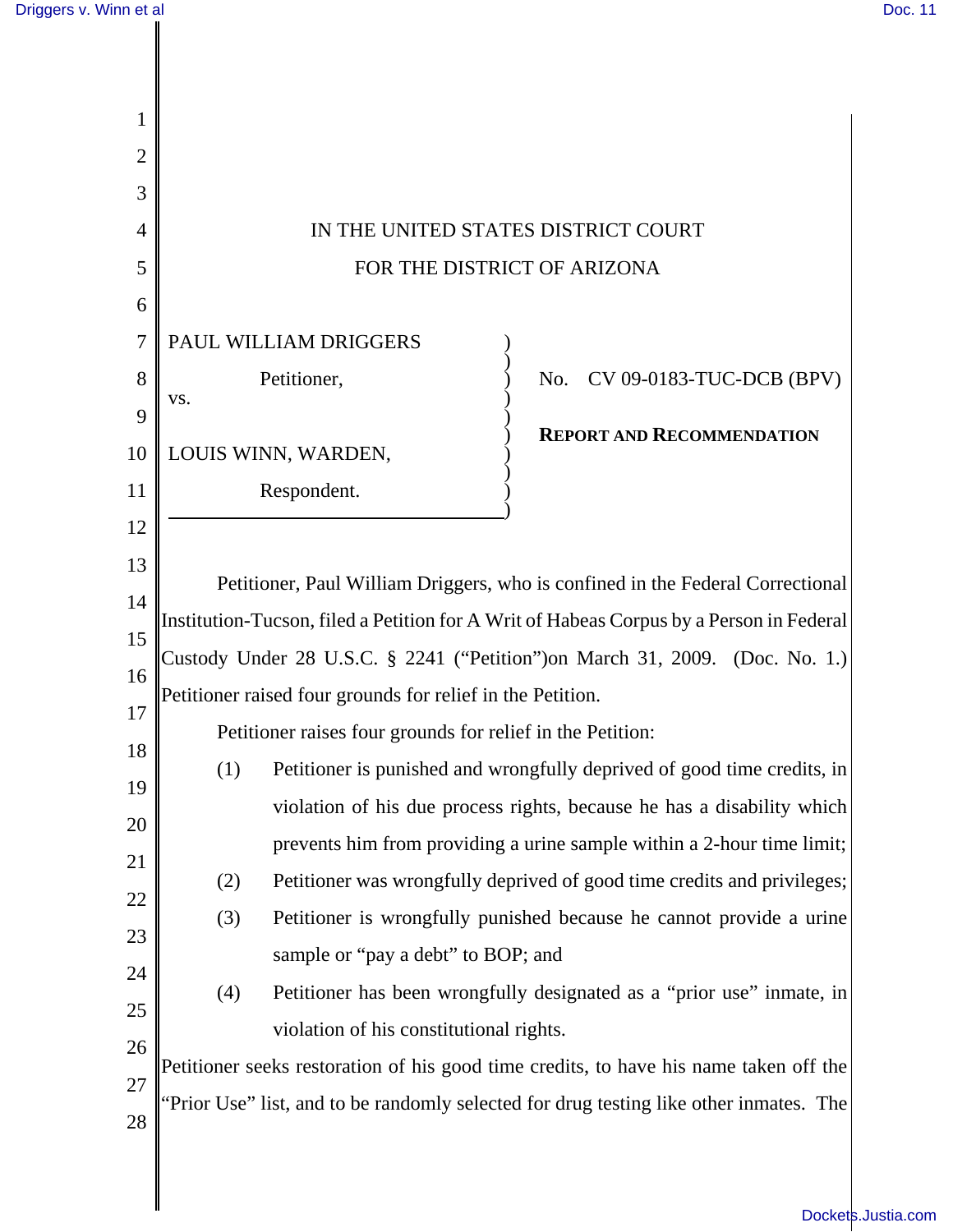1 2 3 District Court issued its initial screening order, dismissing Ground Three as repetitive, and calling for an answer from Respondents on Grounds One, Two, and Four of the Petition. (Doc. No. 3.)

4 5 6 7 8 9 10 11 12 13 14 On July 15, 2007, Respondents filed an answer explaining that, on June 9, 2009, Warden Winn took Petitioner off the suspect list for drug testing. (Doc. No. 9.) Additionally, on June 22, 2009, Discipline Hearing Officer Petricka conducted a rehearing of Petitioner's incident report from FCI, Florence, Colorado for Refusing to Provide a Urine Sample and found that, based on Petitioner's Generalized Anxiety Disorder, it appears his refusal to provide a urine sample was not intentional. Based on this evidence, DHO Petricka expunged the incident report and restored the 41 days of Good Conduct Time which had previously been forfeited as a result of that incident report. (Answer, at 2-3.) Finally, a plan is in place to accommodate Petitioner's anxiety disorder in the event he is randomly selected to provide a urine sample, allowing Petitioner extra time in a dry cell if needed..

15 16 17 Respondent concludes that these corrective steps appear to address all three of Petitioner's requests for relief contained in his Petition. Respondents therefore request that the Court dismiss the petition as moot.

18 19 20 21 22 23 24 25 26 Petitioner agrees with Respondent's request that this case be dismissed, and agrees that he has been granted the relief requested. A case becomes moot when "it no longer present[s] a case or controversy under Article III, § 2, of the Constitution." *Spencer v. Kemna*, 523 U.S. 1, 7 (1998). Although Petitioner suggests that the Court consider retaining ancillary jurisdiction until the expiration of Petitioner's term of incarceration, in the event Petitioner is transferred to another facility, or new supervisors or hires are unfamiliar with Petitioner's issue. A court must have jurisdiction over a case or controversy before it may assert jurisdiction over ancillary claims. *See Peacock v. Thomas*, 516 U.S. 349, 355 (1996)(citations omitted). Because

- 27
-